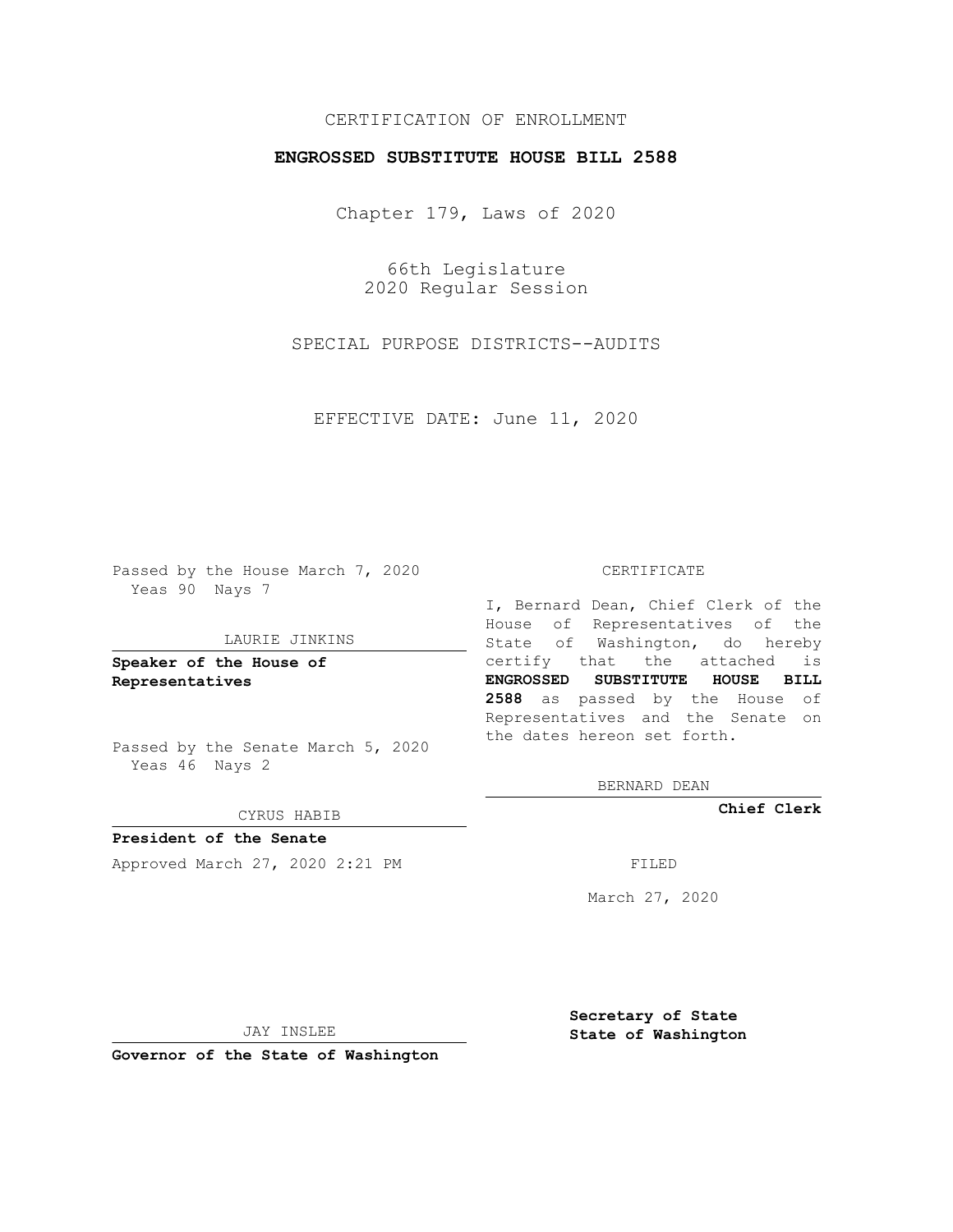#### **ENGROSSED SUBSTITUTE HOUSE BILL 2588**

AS AMENDED BY THE SENATE

Passed Legislature - 2020 Regular Session

# **State of Washington 66th Legislature 2020 Regular Session**

**By** House Local Government (originally sponsored by Representatives Pollet, Leavitt, Valdez, Senn, Duerr, Ryu, Frame, Boehnke, Hudgins, and Kraft)

READ FIRST TIME 01/28/20.

 AN ACT Relating to improving openness, accountability, and transparency of special purpose districts; amending RCW 43.09.230, 36.96.010, 36.96.030, and 36.96.070; adding a new section to chapter 36.96 RCW; and adding a new section to chapter 84.55 RCW.

5 BE IT ENACTED BY THE LEGISLATURE OF THE STATE OF WASHINGTON:

6 **Sec. 1.** RCW 43.09.230 and 1995 c 301 s 12 are each amended to 7 read as follows:

8 (1) As used in this section:

 (a) "Special purpose district" means every municipal and quasi-10 municipal corporation other than counties, cities, and towns. Such special purpose districts include, but are not limited to, water- sewer districts, fire protection districts, port districts, public utility districts, special districts as defined in RCW 85.38.010, 14 lake and beach management districts, conservation districts, and irrigation districts.

 (b) "Unauditable" means a special purpose district that the state 17 auditor has determined to be incapable of being audited because the special purpose district has improperly maintained, failed to maintain, or failed to submit adequate accounts, records, files, or reports for an audit to be completed.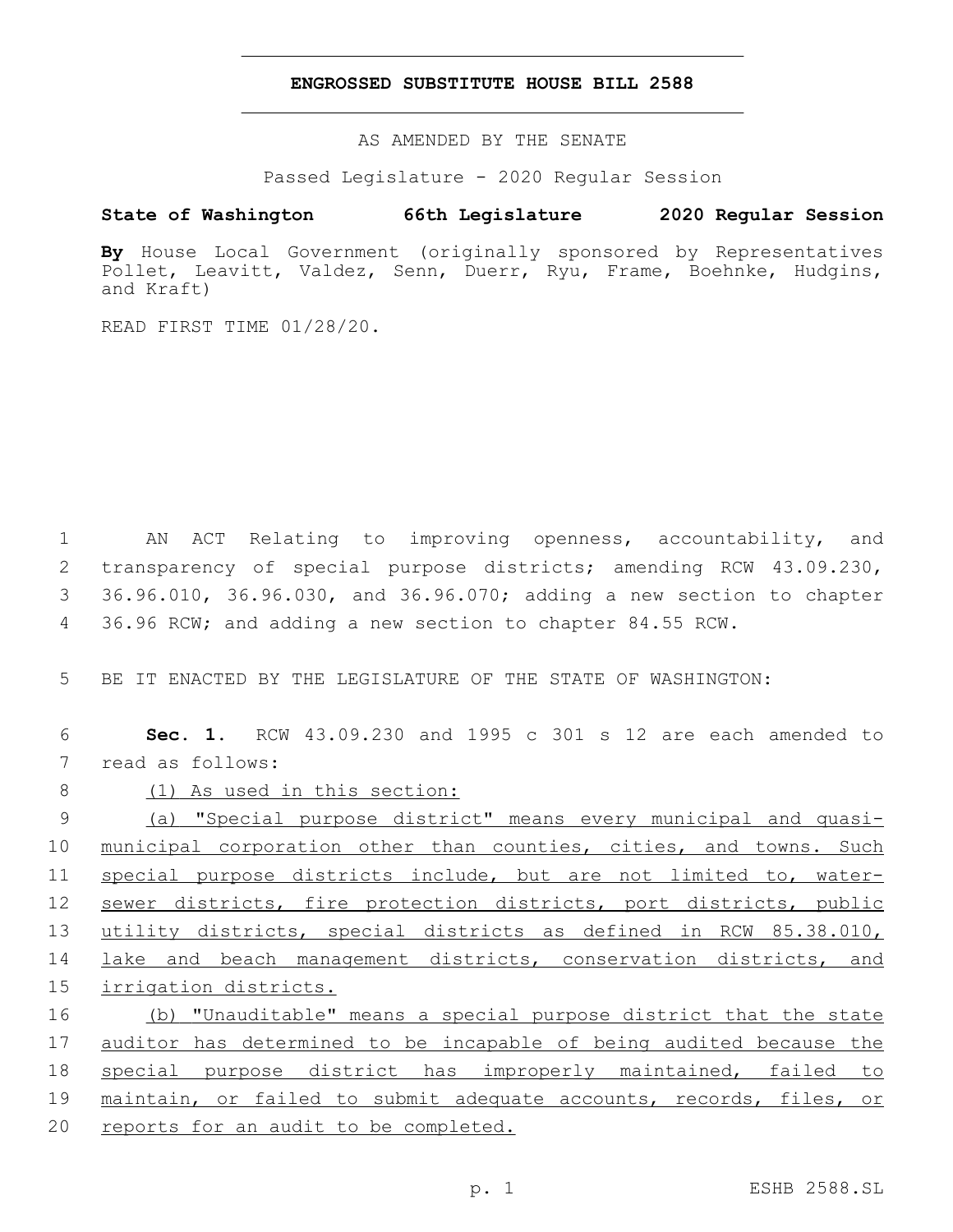(2) The state auditor shall require from every local government financial reports covering the full period of each fiscal year, in accordance with the forms and methods prescribed by the state auditor, which shall be uniform for all accounts of the same class.

 Such reports shall be prepared, certified, and filed with the state auditor within one hundred fifty days after the close of each 7 fiscal year.

 The reports shall contain accurate statements, in summarized form, of all collections made, or receipts received, by the officers 10 from all sources; all accounts due the public treasury, but not 11 collected; and all expenditures for every purpose, and by what 12 authority authorized; and also:  $((+1)^2)$  (a) A statement of all costs 13 of ownership and operation, and of all income, of each and every public service industry owned and operated by a local government; 15  $((+2))$  (b) a statement of the entire public debt of every local government, to which power has been delegated by the state to create 17 a public debt, showing the purpose for which each item of the debt 18 was created, and the provisions made for the payment thereof;  $((+3))$ 19 (c) a classified statement of all receipts and expenditures by any 20 public institution; and  $((+4))$   $(d)$  a statement of all expenditures for labor relations consultants, with the identification of each consultant, compensation, and the terms and conditions of each agreement or arrangement; together with such other information as may 24 be required by the state auditor.

 The reports shall be certified as to their correctness by the state auditor, the state auditor's deputies, or other person legally 27 authorized to make such certification.

 Their substance shall be published in an annual volume of comparative statistics at the expense of the state as a public 30 document.

 (3)(a)(i) On or before December 31, 2020, and on or before December 31st of each year thereafter, the state auditor must search available records and notify the legislative authority of a county if any special purpose districts, located wholly or partially within the county, have been determined to be unauditable. If the boundaries of the special purpose district are located within more than one county, the state auditor must notify all legislative authorities of the counties within which the boundaries of the special purpose district lie.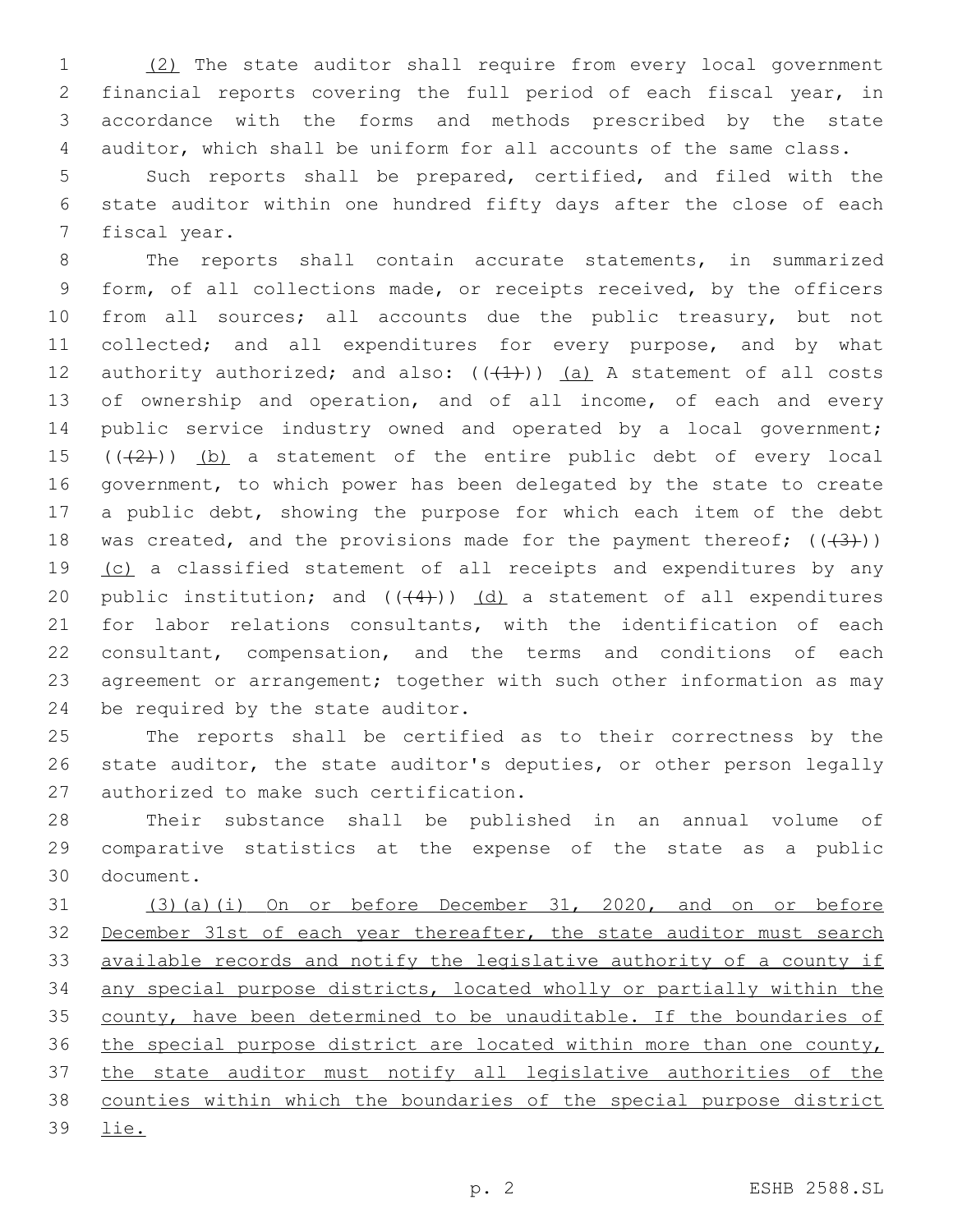(ii) If a county has been notified as provided in (a)(i) of this 2 subsection (3), the special purpose district and the county auditor, acting on behalf of the special purpose district, are prohibited from issuing any warrants against the funds of the special purpose district until the district has had its report certified by the state auditor. (iii) Notwithstanding (a)(ii) of this subsection (3), a county may authorize the special purpose district and the county auditor to issue warrants against the funds of the special purpose district: (A) In order to prevent the discontinuation or interruption of 11 any district services; (B) For emergency or public health purposes; or (C) To allow the district to carry out any district duties or responsibilities. (b)(i) On or before December 31, 2020, and on or before December 16 31st of each year thereafter, the state auditor must search available 17 records and notify the state treasurer if any special purpose districts have been determined to be unauditable. (ii) If the state treasurer has been notified as provided in (b)(i) of this subsection (3), the state treasurer may not distribute 21 any local sales and use taxes imposed by a special purpose district

 to the district until the district has had its report certified by 23 the state auditor.

 **Sec. 2.** RCW 36.96.010 and 1999 c 153 s 50 are each amended to 25 read as follows:

26 ((As used in this chapter,)) The definitions in this section 27 apply throughout this chapter unless the context requires otherwise:

 (1) "Special purpose district" means every municipal and quasi- municipal corporation other than counties, cities, and towns. Such special purpose districts shall include, but are not limited to, water-sewer districts, fire protection districts, port districts, 32 public utility districts, county park and recreation service areas, flood control zone districts, diking districts, drainage improvement districts, and solid waste collection districts, but shall not include industrial development districts created by port districts, and shall not include local improvement districts, utility local improvement districts, and road improvement districts;

 (2) "Governing authority" means the commission, council, or other body which directs the affairs of a special purpose district;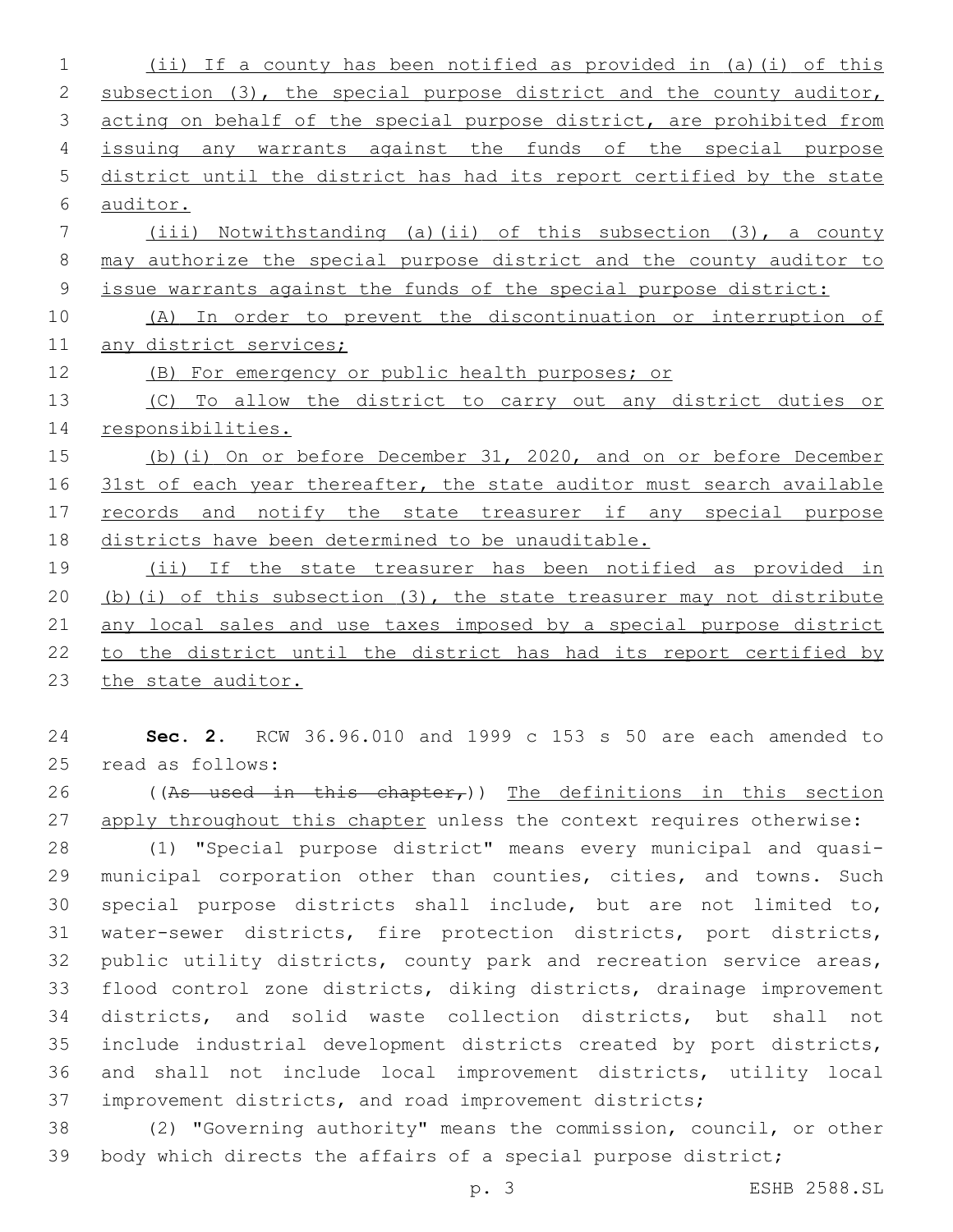1 (3) "Inactive" means that a special purpose district( $\sqrt{\phantom{a}}$  other 2 than a public utility district,  $)$  is characterized by ((either)) any 3 of the following criteria:

 (a) Has not carried out any of the special purposes or functions for which it was formed within the preceding consecutive five-year 6 period;  $((\theta \oplus))$ 

 (b) No election has been held for the purpose of electing a member of the governing body within the preceding consecutive seven- year period or, in those instances where members of the governing body are appointed and not elected, where no member of the governing 11 body has been appointed within the preceding seven-year period; or

 (c) The special purpose district has been determined to be 13 unauditable by the state auditor;

 (4) "Unauditable" means a special purpose district that the state auditor has determined to be incapable of being audited because the 16 special purpose district has improperly maintained, failed to maintain, or failed to submit adequate accounts, records, files, or 18 reports for an audit to be completed.

 ((A public utility district is inactive when it is characterized 20 by both criteria  $(a)$  and  $(b)$  of this subsection.))

 **Sec. 3.** RCW 36.96.030 and 1979 ex.s. c 5 s 3 are each amended to 22 read as follows:

 (1) Upon receipt of notice from the county auditor as provided in RCW 36.96.020, the county legislative authority within whose boundaries all or the greatest portion of such special purpose district lies shall hold one or more public hearings on or before September 1st of the same year to determine whether or not such 28 special purpose district or districts meet ((either)) any of the 29 criteria for being "inactive" as provided in RCW  $36.96.010$  ( $\div$  PROVIDED, That if such a special purpose district is a public utility district, the county legislative authority shall determine whether or not the public utility district meets both criteria of being **"inactive"** as provided in RCW 36.96.010)). In addition, at any time a county legislative authority may hold hearings on the dissolution of any special purpose district that appears to meet the criteria of being "inactive" and dissolve such a district pursuant to the proceedings provided for in RCW 36.96.030 through 36.96.080.

 (2) Notice of such public hearings shall be given by publication at least once each week for not less than three successive weeks in a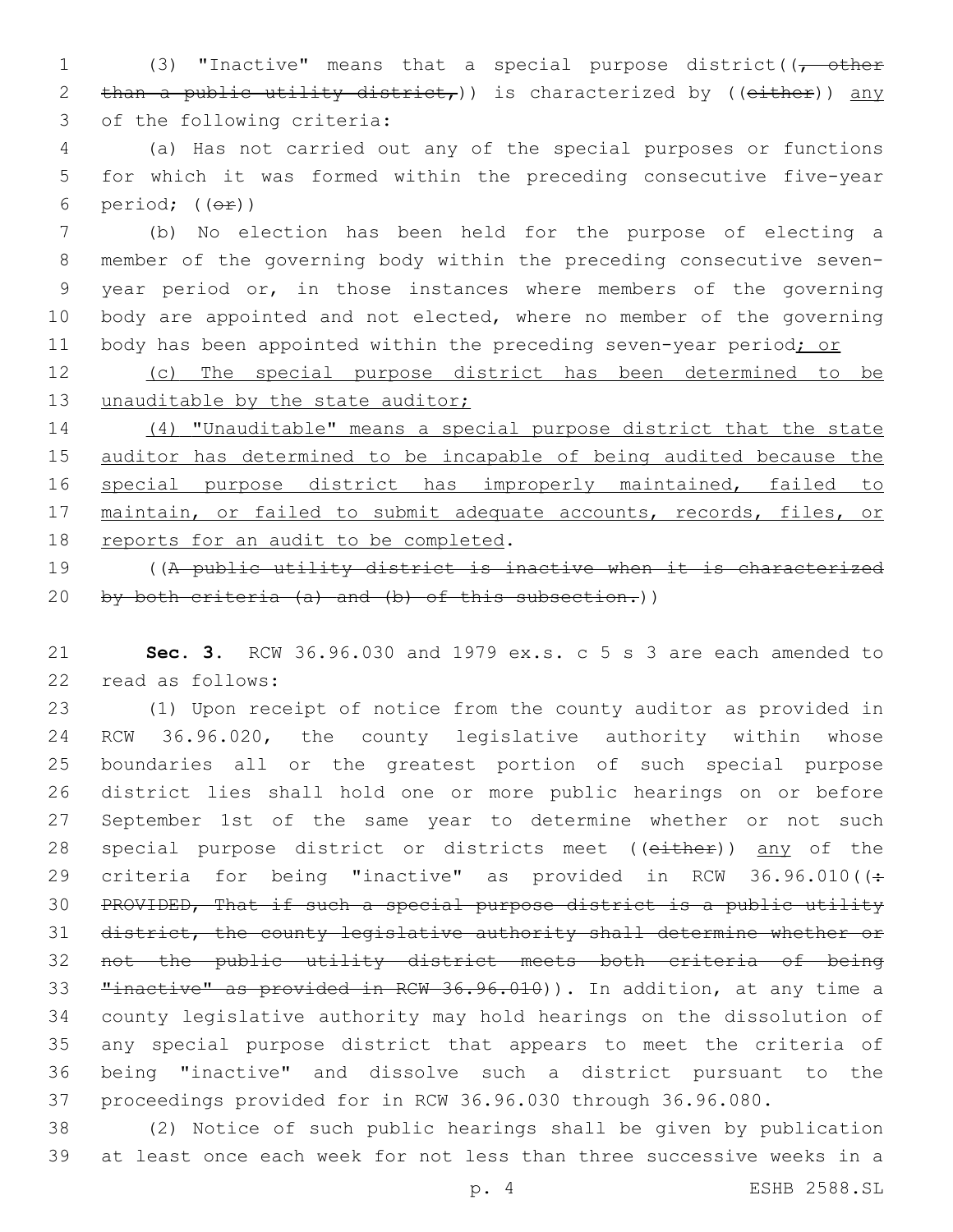newspaper that is in general circulation within the boundaries of the special purpose district or districts. Notice of such hearings shall also be mailed to each member of the governing authority of such special purpose districts, if such members are known, and to all persons known to have claims against any of the special purpose districts. Notice of such public hearings shall be posted in at least three conspicuous places within the boundaries of each special purpose district that is a subject of such hearings. Whenever a county legislative authority that is conducting such a public hearing on the dissolution of one or more of a particular kind of special purpose district is aware of the existence of an association of such special purpose districts, it shall also mail notice of the hearing to the association. In addition, whenever a special purpose district that lies in more than one county is a subject of such a public hearing, notice shall also be mailed to the legislative authorities of all other counties within whose boundaries the special purpose district lies. All notices shall state the purpose, time, and place 18 of such hearings, and that all interested persons may appear and be 19 heard.

 **Sec. 4.** RCW 36.96.070 and 2001 c 299 s 13 are each amended to 21 read as follows:

 Any moneys or funds of the dissolved special purpose district and any moneys or funds received by the board of trustees from the sale or other disposition of any property of the dissolved special purpose 25 district shall be used, to the extent necessary, for the payment or settlement of any outstanding obligations of the dissolved special purpose district. Any remaining moneys or funds shall be used to pay the county legislative authority for all costs and expenses incurred in the dissolution and liquidation of the dissolved special purpose district. Thereafter, any remaining moneys, funds, or property shall become that of the county in which the dissolved special purpose district was located. However, if the territory of the dissolved special purpose district was located within more than one county, the remaining moneys, funds, and personal property shall be apportioned and distributed to each county in the proportion that the geographical area of the dissolved special purpose district within the county bears to the total geographical area of the dissolved special purpose district, and any remaining real property or improvements to real property shall be transferred to the county

p. 5 ESHB 2588.SL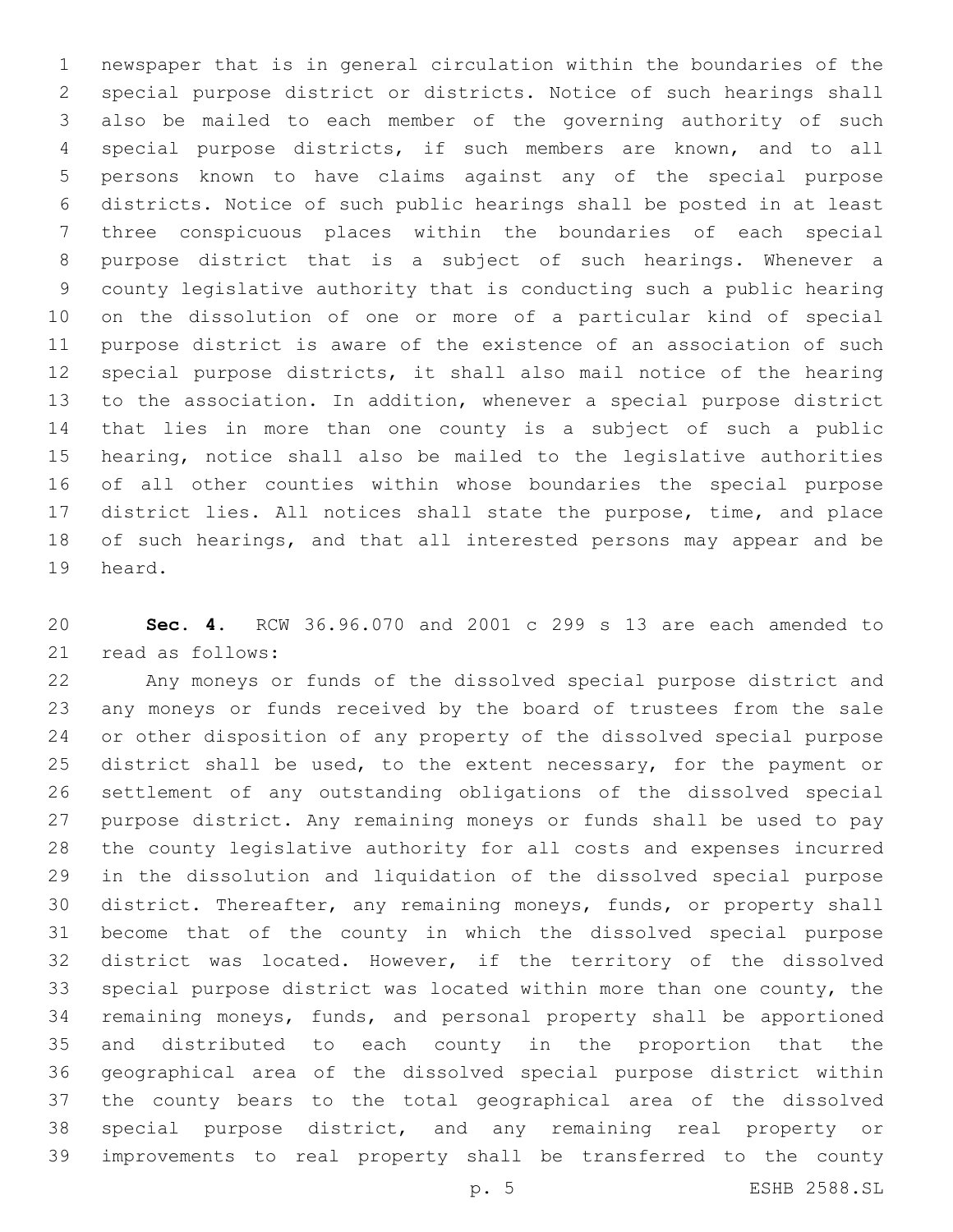within whose boundaries it lies. A county to which real property or 2 improvements to real property are transferred under this section may, 3 but does not have an obligation to, use the property or improvements for the purposes for which the dissolved special purpose district used the property or improvements and the county does not assume the obligations or liabilities of the dissolved special purpose district as a result of the transfer unless the county expressly assumes such obligations or liabilities through the adoption of a resolution.

 NEW SECTION. **Sec. 5.** A new section is added to chapter 36.96 10 RCW to read as follows:

 A county that dissolves a special purpose district under this chapter may impose a separate regular property tax levy or a special assessment as provided in section 6 of this act if that county assumes responsibility of the services previously provided by the 15 special purpose district.

 NEW SECTION. **Sec. 6.** A new section is added to chapter 84.55 17 RCW to read as follows:

 (1) Except as provided in subsection (2) of this section, if a county dissolves a special purpose district under chapter 36.96 RCW, the county may impose a separate property tax levy or special assessment on the property lying within the former boundaries of the dissolved special purpose district beginning in the first calendar 23 year following dissolution if:

 (a) The county assumes responsibility of the services previously 25 provided by the special purpose district; and

 (b) The property tax levy or special assessment does not exceed any legally authorized property tax levy rate or special assessment 28 for the dissolved special purpose district.

 (2) If a county discontinues providing the services of a dissolved special purpose district for which the county imposed a separate property tax levy or special assessment as provided in subsection (1) of this section, the county must cease imposing that property tax levy or special assessment beginning in the first calendar year after the discontinuation of the provision of services 35 by the county.

 (3) For purposes of RCW 84.52.010 and 84.52.043, a property tax levy authorized by a county under this section is subject to the same provisions as the county's general property tax levy.